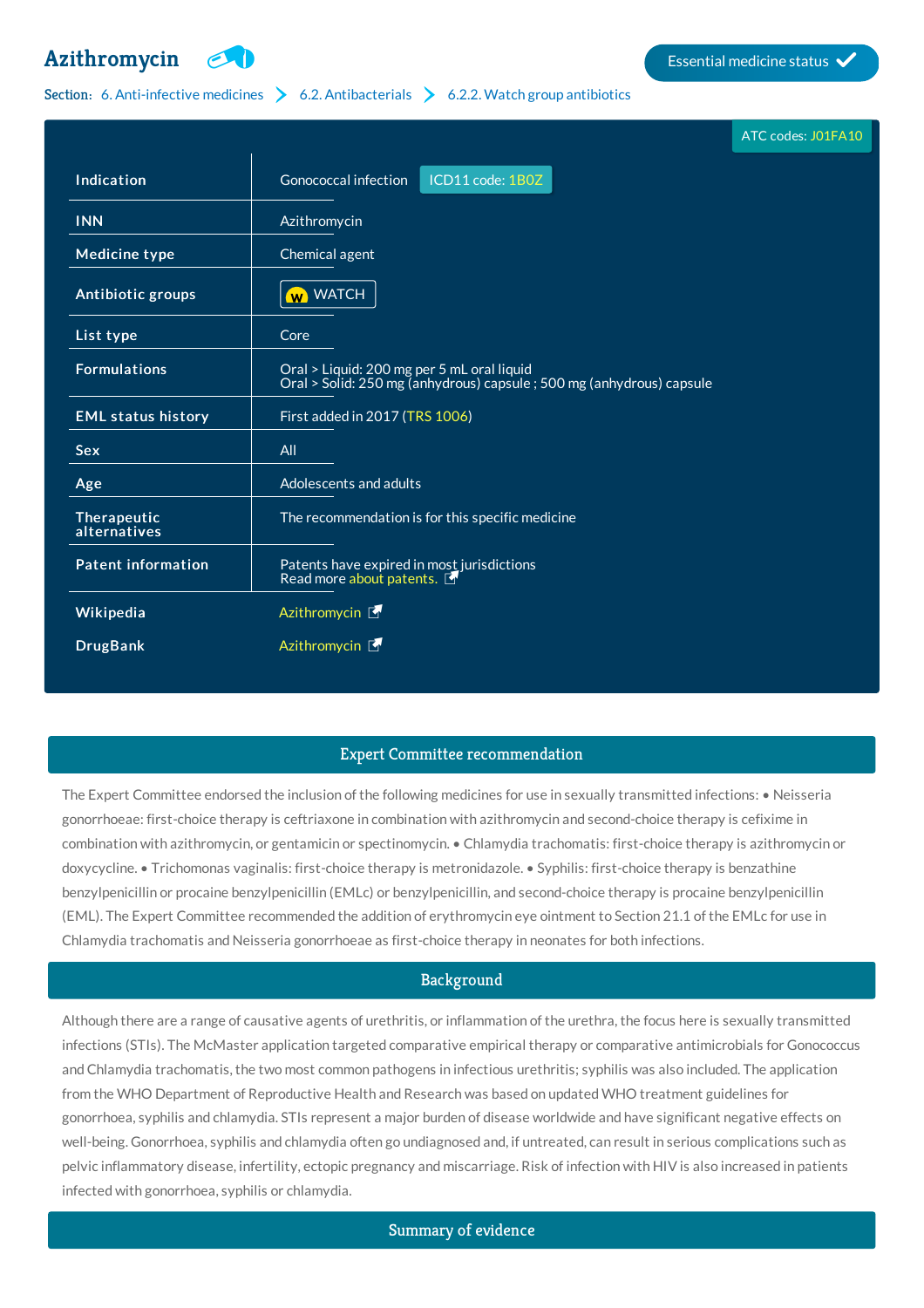For treatment of urethritis due to C. trachomatis, one review of 23 randomized controlled trials (RCTs, 2384 participants) compared azithromycin with doxycycline and reported a non-significant summary estimate in favour of doxycycline (absolute risk benefit 1.5%; 95% confidence interval (CI) –0.1% to 3.1%) (1). An earlier review (12 RCTs; 1543 participants) also reported no difference between these two antibiotics for microbiological cure rates (risk difference 0.01; 95% CI-0.01 to -0.02%) (2). However, another systematic review by the same first author found that clinical cure was significantly lower in studies since 2009 (67%) than in those before 2009 (85%), which raises the question of how useful azithromycin remains given the increase in observed resistance rates (3). The risk–benefit profile of doxycycline and the lower clinical cure rates in more recent studies with azithromycin support the use of doxycycline. This was confirmed by a recent non-inferiority trial, which reported that failure rates (0 in the doxycycline group, 5 in the azithromycin group) exceeded the margin for non-inferiority and concluded that non-inferiority was not established (4). Nevertheless, azithromycin still appears to be the best choice if adherence to a multi-day regimen is a concern. A review of single-dose azithromycin versus erythromycin and amoxicillin for C. trachomatis infection during pregnancy (8 RCTs; 587 participants) found no difference in treatment success between the two groups (odds ratio (OR) 1.46; 95% CI 0.56– 3.78) (5). Fewer adverse events were seen with azithromycin than with erythromycin (OR 0.11; 95% CI 0.07–0.18); erythromycin is thus not an ideal treatment for this indication given its poor risk–benefit profile. Two systematic reviews comparing azithromycin with benzathine benzylpenicillin for syphilis were identified (6, 7). The newer review (3 RCTs) reported no difference (6) but confidence intervals exceeded those defined in the application for non-inferiority; the older, 2008, review (4 RCTs) showed better serological cure with benzathine benzylpenicillin (OR 1.75; 95% CI 1.03–2.97) (7). The applicant considered that the evidence favours doxycycline over azithromycin for C. trachomatis urethritis and shows a questionable advantage of benzathine benzylpenicillin over azithromycin for the treatment of syphilis.

### Guidelines

Given the increase in fluoroquinolone resistance in gonococcal infections, the highest-ranked guidelines specific for urethritis, developed by the European Association of Urology, recommend ceftriaxone or cefixime, 800 mg, plus azithromycin for empirical treatment (8). They list azithromycin as the preferred antibiotic for Chlamydia and Mycoplasma infection and doxycycline as the preferred choice for Ureaplasma urealyticum. The European guidelines on the management of non-gonococcal urethritis recommend doxycycline as the preferred antibiotic, and lymecycline, tetracycline or azithromycin as alternatives (9). Azithromycin is a second-line agent and is recommended for Mycoplasma genitalium infection; it should not be used routinely because of concern about macrolide resistance in M. genitalium. For persistent or recurrent non-gonococcal urethritis, if doxycycline was used as the first-line treatment, azithromycin and metronidazole can be used if Trichomonas vaginalis is prevalent in the local population. However, if azithromycin was used as first-line treatment, the recommended regimen is moxifloxacin and metronidazole. United Kingdom guidelines for the management of non-gonococcal urethritis recommend doxycycline as the most effective treatment option, or a single dose of azithromycin with ofloxacin as an alternative (10). Guidelines from CDC (Centers for Disease Control and Prevention) include erythromycin, levofloxacin, or ofloxacin as alternatives to first-line regimens of azithromycin or doxycycline (11). The 2016 guideline on syphilis published by WHO (12) recommends benzathine benzylpenicillin, or procaine benzylpenicillin as the next best alternative, for first-line treatment of both adults and children. Alternatives for patients who are allergic to penicillin include doxycycline. The use of ceftriaxone or azithromycin or erythromycin is discouraged unless there are no other options. Aqueous benzylpenicillin is recommended for congenital syphilis, with procaine benzylpenicillin as an alternative. The United Kingdom guidelines from 2015 also recommend benzathine benzylpenicillin as first-line therapy, and azithromycin or doxycycline as a second-line alternative, with a caution about increasing resistance to macrolides (13). Other alternative regimens include ceftriaxone and amoxicillin, and erythromycin only if no other options are available. For neurosyphilis, procaine benzylpenicillin with concomitant probenecid is recommended as first choice. For congenital syphilis, again, aqueous benzylpenicillin and procaine benzylpenicillin are options. Recommendations in the 2015 CDC guideline are essentially identical (11). However, the CDC recommends aqueous crystalline benzylpenicillin as first-line treatment for neurosyphilis, rather than procaine benzylpenicillin and probenecid, which are recommended as an alternative. WHO guidelines - Neisseria gonorrhoeae: The 2016 WHO guidelines for the treatment of Neisseria gonorrhoeae (14) make the following recommendations: Genital and anorectal gonococcal infections • Dual therapy: − ceftriaxone 250 mg IM as a single dose plus azithromycin 1 g orally as a single dose; OR − cefixime 400 mg orally as a single dose plus azithromycin 1 g orally as a single dose. • Single therapy: − ceftriaxone 250 mg IM as a single dose − cefixime 400 mg orally as a single dose − spectinomycin 2 g IM as a single dose. Oropharyngeal gonococcal infections • Dual therapy: − ceftriaxone 250 mg IM as a single dose plus azithromycin 1 g orally as a single dose; OR −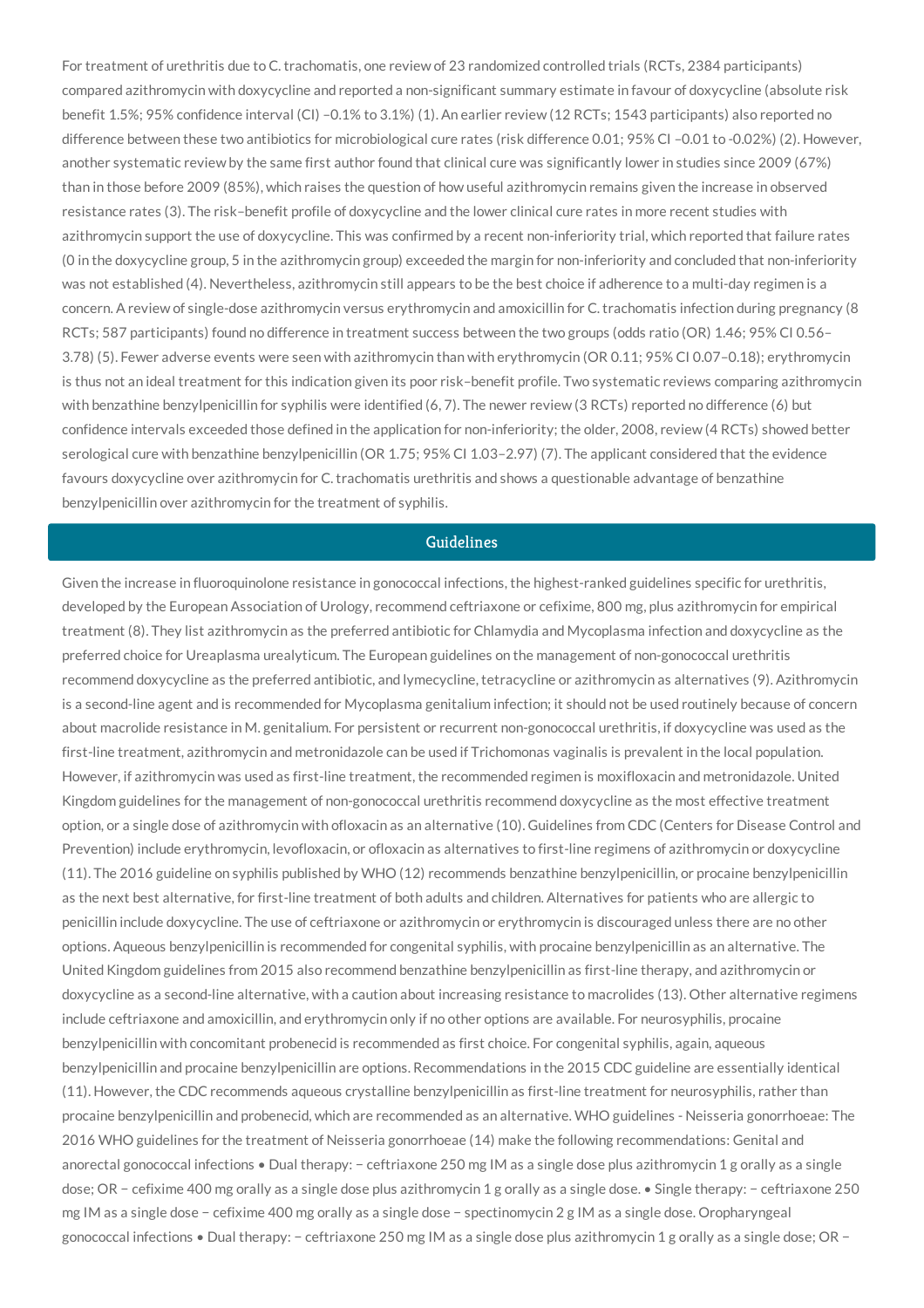cefixime 400 mg orally as a single dose plus azithromycin 1 g orally as a single dose. • Single therapy: − ceftriaxone 250 mg IM as single dose. Retreatment after treatment failure • Dual therapy with one of the following combinations − ceftriaxone 500 mg IM as a single dose plus azithromycin 2 g orally as a single dose − cefixime 800 mg orally as a single dose plus azithromycin 2 g orally as a single dose − gentamicin 240 mg IM as a single dose plus azithromycin 2 g orally as a single dose − spectinomycin 2 g IM as a single dose (if not an oropharyngeal infection) plus azithromycin 2 g orally as a single dose. Gonococcal ophthalmia neonatorum • Treatment with one of the following options: − ceftriaxone 50 mg/kg (maximum 150 mg) IM as a single dose − kanamycin 25 mg/kg (maximum 75 mg) IM as a single dose − spectinomycin 25 mg/kg (maximum 75 mg) IM as a single dose. Ocular prophylaxis of gonococcal ophthalmia neonatorum • Treatment with one of the following options: − tetracycline hydrochloride 1% eye ointment − erythromycin 0.5% eye ointment − povidone iodine 2.5% solution (water-based) − silver nitrate 1% solution − chloramphenicol 1% eye ointment. WHO guidelines - Treponema pallidum and congenital syphilis: The 2016 WHO guidelines for the treatment of Treponema pallidum (syphilis) (12) make the following recommendations: Early syphilis (primary, secondary and early latent syphilis of not more than 2 years' duration) – adults and adolescents • Treatment with one of the following options: − benzathine benzylpenicillin 2.4 million units once IM, over no treatment − benzathine benzylpenicillin 2.4 million units once IM, over procaine benzylpenicillin 1.2 million units daily IM for 10–14 days. • When benzathine or procaine penicillin cannot be used: − doxycycline 100 mg twice daily orally for 14 days; OR − ceftriaxone 1 g IM once daily for 10–14 days; OR − azithromycin 2 g once orally (special circumstances). Early syphilis (primary, secondary and early latent syphilis of not more than 2 years' duration) – pregnant women • Treatment with one of the following options: − benzathine benzylpenicillin 2.4 million units once IM, over no treatment − benzathine benzylpenicillin 2.4 million units once IM, over procaine benzylpenicillin 1.2 million units IM once daily for 10 days. • With caution, when benzathine or procaine benzylpenicillin cannot be used: − erythromycin 500 mg orally four times daily for 14 days; OR − ceftriaxone 1 g IM once daily for 10–14 days; OR − azithromycin 2 g once orally. Late syphilis (infection of more than 2 years' duration without evidence of treponemal infection – adults and adolescents • Treatment with one of the following options: − benzathine benzylpenicillin 2.4 million units IM once weekly for 3 consecutive weeks, over no treatment. − benzathine benzylpenicillin 2.4 million units IM once weekly for 3 consecutive weeks, over procaine benzylpenicillin 1.2 million units IM once daily for 20 days. • When benzathine or procaine penicillin cannot be used: − doxycycline 100 mg twice daily orally for 30 days. Late syphilis (infection of more than 2 years' duration without evidence of treponemal infection – pregnant women • Treatment with one of the following options: − benzathine benzylpenicillin 2.4 million units IM once weekly for 3 consecutive weeks, over no treatment − benzathine benzylpenicillin 2.4 million units IM once weekly for 3 consecutive weeks, over procaine benzylpenicillin 1.2 million units IM once daily for 20 days. • With caution, when benzathine or procaine benzylpenicillin cannot be used: − erythromycin 500 mg orally four times daily for 30 days. Congenital syphilis in infants • Treatment with one of the following options: − benzylpenicillin 100 000–150 000 U/kg IV daily for 10–15 days − procaine benzylpenicillin 50 000 U/kg single dose IM daily for 10–15 days. WHO guidelines - Chlamydia trachomatis: The 2016 WHO guidelines for the treatment of Chlamydia trachomatis (15) make the following recommendations: Uncomplicated genital chlamydia • Treatment with one of the following options: − azithromycin 1 g orally as a single dose − doxycycline 100 mg orally twice a day for 7 days. • OR one of the following alternatives: − tetracycline 500 mg orally four times a day for 7 days − erythromycin 500 mg orally twice a day for 7 days − ofloxacin 200–400 mg orally twice a day for 7 days. Anorectal chlamydial infection • In order of preference: − doxycycline 100 mg orally twice a day for 7 days − azithromycin 1 g orally as a single dose. Genital chlamydial infection in pregnant women • In order of preference: − azithromycin 1 g orally as a single dose − amoxicillin 500 mg orally three times a day for 7 days − erythromycin 500 mg orally twice a day for 7 days. Lymphogranuloma venereum • In order of preference: − doxycycline 100 mg orally twice daily for 21 days − azithromycin 1 g orally, weekly for 3 weeks. Chlamydial ophthalmia neonatorum • In order of preference: − azithromycin 20 mg/kg per day orally, one dose daily for 3 days − erythromycin 50 mg/kg per day orally, in four divided doses daily for 14 days. Ocular prophylaxis of chlamydial ophthalmia neonatorum • Treatment with one of the following options: − tetracycline hydrochloride 1% eye ointment − erythromycin 0.5% eye ointment − povidone iodine 2.5% solution − silver nitrate 1% solution − chloramphenicol 1% eye ointment.

### Committee considerations

For common community-acquired infections, the main focus has been on empirical treatment choices that are broadly applicable in most countries. Generally, alternatives for use in case of allergy were not considered. The Committee considered the various antibiotics proposed in the applications, aligning recommendations to WHO STI guidelines for combination therapy (gonorrhoea) and including additional second-choice medicines (gentamicin and spectinomycin). Recommended first- and second-choice antibiotics are reported below.